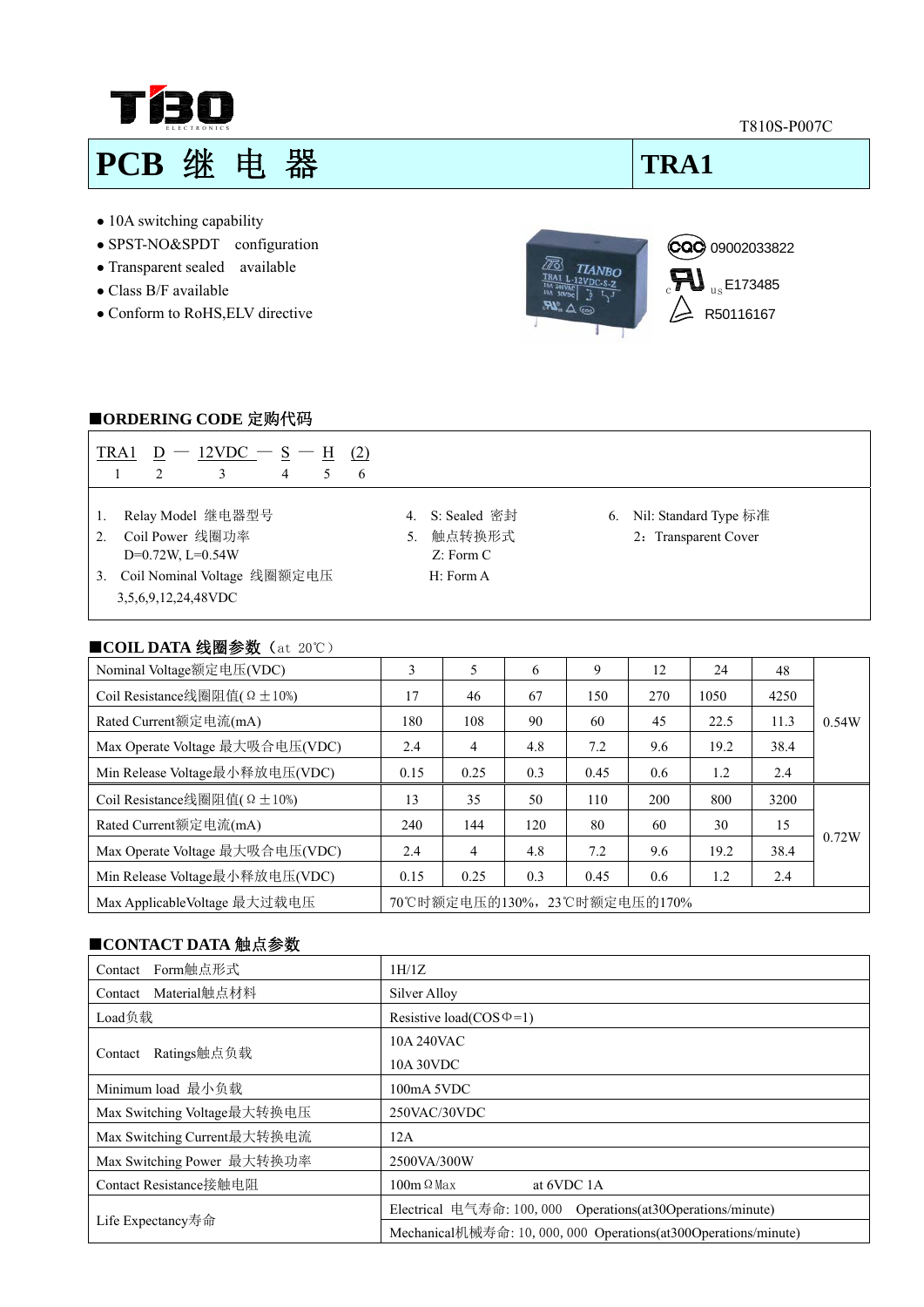# ■**CHARACTERISTICS DATA** 性能参数

| Insulation Resistance绝缘阻值                      | $100M \Omega$ Min at 500VDC       |  |
|------------------------------------------------|-----------------------------------|--|
| Dielectric Strength Between Open Contacts触点间耐压 | 1000VAC(for one minute)           |  |
| Between Contacts and coil触点与线圈间耐压              | 5000VAC(for one minute)           |  |
| Operate Time吸合时间                               | 20ms                              |  |
| Release Time释放时间                               | 10ms                              |  |
| Temperature Range环境温度                          | $-40^{\circ}$ Cto+85 $^{\circ}$ C |  |
| Shock Resistance冲击                             | Operating Extremes动作极限: 10G 11ms  |  |
|                                                | Damage Limits破坏极限: 100G 6ms       |  |
| Vibration Resistance振动                         | 10-55Hz, 1.5mm                    |  |
|                                                | Mechanical:18,000operations/hr    |  |
| Max. switching frequency最大转换频率                 | Electrical:1,800operations/hr     |  |
| Humidity湿度                                     | 40-85%                            |  |
| Weight重量                                       | Approx 14g                        |  |
| Safety Standard安全标准                            | UL cUL TÜV<br>CQC                 |  |

### ■**APPROVED STANDARDS** 安全标准

| Model(型号) | Coiling rating (线圈电压) | Safety Standard (安全标准) | Contact rating (触点负载)   |
|-----------|-----------------------|------------------------|-------------------------|
| TRA1      | 3 to 48VDC            | TÜV                    | 10A 240VAC<br>10A 30VDC |
|           |                       | UL/cUL                 | 10A 240VAC<br>10A 30VDC |
|           |                       | CQC                    | 10A 240VAC              |

# ■**ENGINEERING DATA** 设计参数